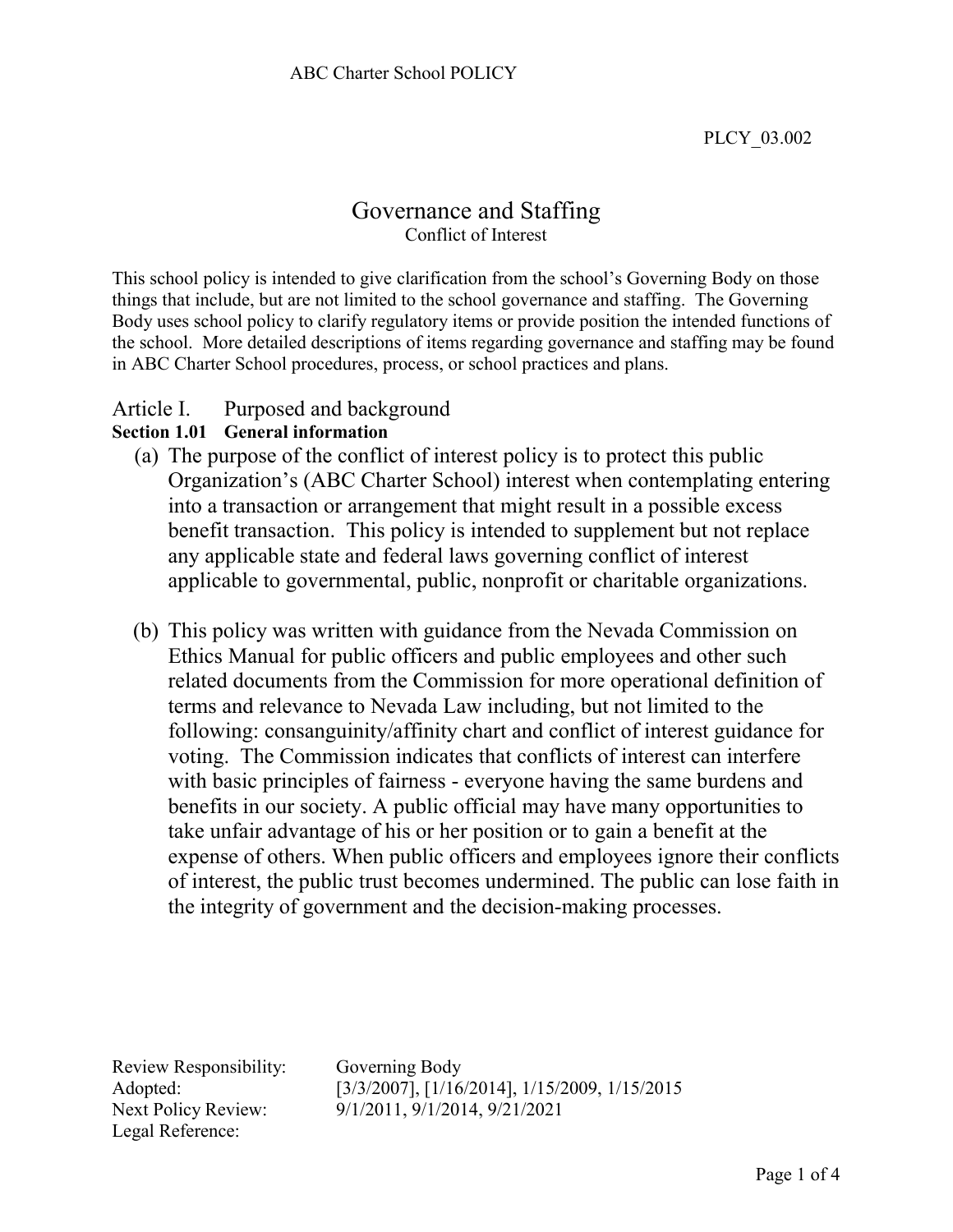# Article II. Definitions

## **Section 2.01 Interested persons**

(a) Any director, principal officer, or member of a committee with governing board delegated powers, which has a direct or indirect financial interest, as defined below, is an interested person.

## **Section 2.02 Financial interest**

- (a) A person has a financial interest if the person has, directly or indirectly, through business, investment, or family.
	- **(i) Compensation includes direct and indirect remuneration as gifts or favors that are not insubstantial.**

# Article III. Procedures

### **Section 3.01 Duty to Disclose**

(a) In connection with any actual or possible conflict of interest, an interested person must disclose the existence of the financial interest and be given the opportunity to disclose all material facts to the directors and members of committees with governing board delegated powers considering the proposed transactions or arrangement. Members may elect to reference the Nevada Commission on Ethics guidance document for voting when there is an appearance of a conflict of interest.

### **Section 3.02 Addressing Conflict of Interests**

(a) An interested person shall disclose a potential conflict of interest at governing board or committee meeting, but after the presentation, it is the ultimate decision of the interested person to abstain, stay, or leave from any and all discussion and vote on the transaction or arrangement involving the possible conflict of interest.

### **Section 3.03 Violations of the Conflicts of Interest Policy**

(a) If the governing board or committee has reasonable cause to believe a member has failed to disclose actual or possible conflicts of interest, it shall

| Review Responsibility:     |
|----------------------------|
| Adopted:                   |
| <b>Next Policy Review:</b> |
| Legal Reference:           |

Governing Body Adopted: [3/3/2007], [1/16/2014], 1/15/2009, 1/15/2015 9/1/2011, 9/1/2014, 9/21/2021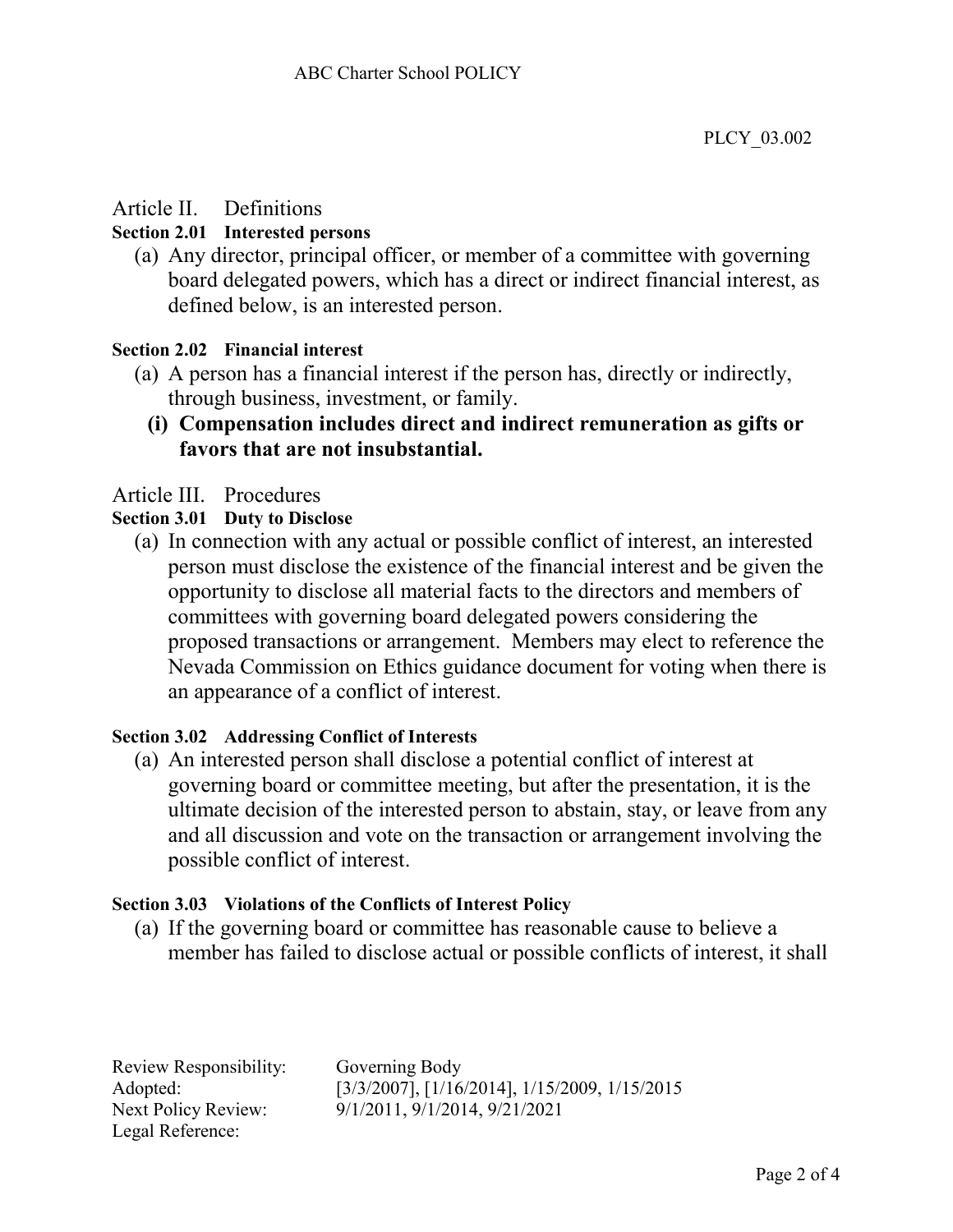inform the member of the basis for such belief and afford the member an opportunity to explain the alleged failure to disclose.

(b) If, after hearing the member's response and after making further investigation as warranted by the circumstances, the governing board or committee determines the member has failed to disclose an actual or possible conflict of interest, it shall take appropriate disciplinary and corrective action using one or all of the following: consulting with the Organization's legal counsel, informing the Organizations authorizing sponsor, or the Nevada Commission on Ethics.

# Article IV. Evaluations

An inherent conflict of interest and/or appearance of impropriety arises when a supervisor or other school employee evaluates another employee with whom he or she is involved in an intimate or romantic relationship. Such a relationship between evaluator and the person to be evaluated taints the evaluation process, adversely affects employee morale and productivity, and compromises the school's interest in promoting qualified employees on a fair and objective basis. Although all school employees have the right to engage in a consensual intimate or romantic relationship with another employee, the evaluation process should not be compromised as a result of such private activity.

For purposes of this policy, an "intimate or romantic relationship" includes dating, sexual contact of any type, or any other similar private activity that may compromise an employee's ability to evaluate his or her partner effectively and impartially. A marital relationship is presumed to be an "intimate or romantic relationship."

### **Section 4.01 Employee duty**

(a) It is the duty of both employees involved in an intimate or romantic relationship to avoid the evaluation by one such employee of the other. The employee who is chosen to evaluate his or her partner shall consult with the governing body to select a suitable and qualified replacement. The person to be evaluated shall notify the school to select a suitable and qualified replacement in the absence of action taken by his or her partner. When a replacement evaluator is selected pursuant to this policy, the school shall respect the privacy of the employees involved in the intimate or romantic

Review Responsibility: Governing Body Legal Reference:

Adopted: [3/3/2007], [1/16/2014], 1/15/2009, 1/15/2015 Next Policy Review: 9/1/2011, 9/1/2014, 9/21/2021